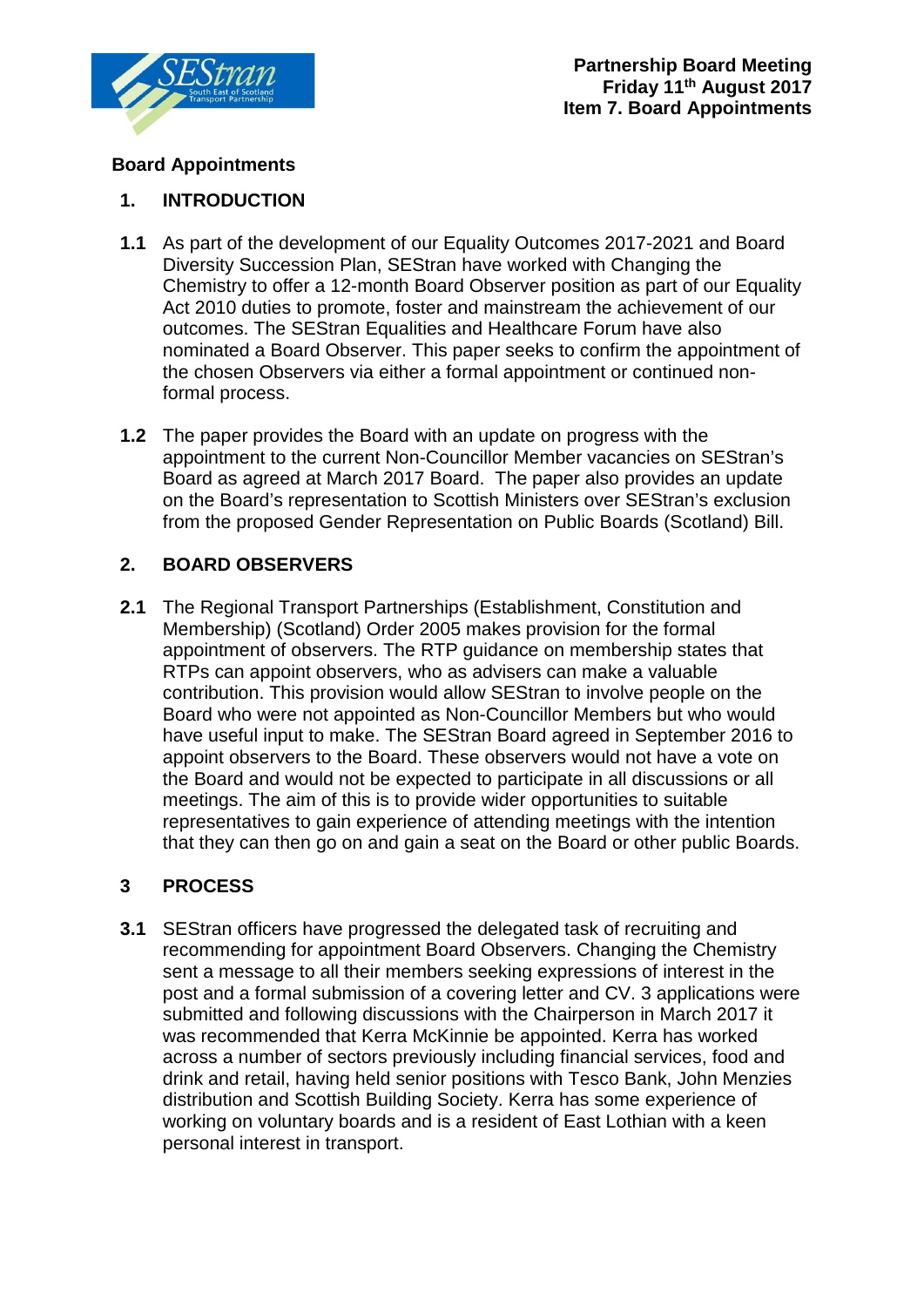**3.2** The Equalities and Healthcare Forum nominated Gordon Mungall at their October 2016 meeting. Gordon has been a long-standing member of the forum and is also Chairperson of Disability West Lothian, which is a group of individuals and representatives of organisations who work for and with people with disabilities and are committed to improving the quality of life of disabled people in West Lothian. The needs of disabled people to develop planned strategies which seek to reduce the negative barriers affecting disabled people within their community to build good working relationships with all service agencies and to promote new initiatives which increase integration.

## **4 NON-COUNCILLOR BOARD MEMBER APPOINTMENTS 2018**

- **4.1** The agreement of the Board Diversity Plan and commitment to a transparent and inclusive recruitment, on the basis of the current application pack, was agreed at the March 2017 Board meeting. The Partnership Director and Secretary have overseen the publication of the vacancy adverts in line with the previously used application pack and Scottish Public Appointments forms and guidance.
- **4.2** Advertisement of the vacancy commenced on 26 June<sup>[1](#page-1-0)</sup> and is scheduled to close on 30 September. As discussed at the March 2017 Board meeting, the application pack is not specific on the membership of the interview panel, and this will be updated once a Chair has been appointed and a further paper will be tabled to September Board meeting to determine the details of the process and membership.

# **5 GENDER REPRESENTATION ON PUBLIC BOARDS BILL**

- **5.1** The SEStran Board in March 2017, agreed to lobby for inclusion in the Stage 1 Bill of SEStran as a Regional Transport Partnership (RTP) and public body. The draft bill<sup>2</sup> signed into Parliament on 16 June included all RTPs within the scope of the legislation.
- **5.2** Using the new competence transferred to the Scottish Parliament through the Scotland Act 2016, the Bill will require positive action to be taken to redress gender imbalances on the boards of public sector bodies. The key principles that:
	- Positive action measures can only be used to appoint on the grounds of gender where candidates are judged to be of equal merit; and
	- These measures cannot give automatic and unconditional priority to female candidates over male candidates, and vice versa.

The Bill sets a gender representation objective for the non-executive member component of public boards and requires certain actions to be taken in the appointing of non-executive members towards the achievement of the objective. The Bill covers Scottish public authorities with mixed functions or

<span id="page-1-0"></span><sup>&</sup>lt;sup>1</sup> Insert weblink to Appointed for Scotland

<span id="page-1-1"></span><sup>2</sup> [http://www.parliament.scot/Gender%20Representation%20on%20Public%20Boards%20\(Scotland\)%20Bill/SP](http://www.parliament.scot/Gender%20Representation%20on%20Public%20Boards%20(Scotland)%20Bill/SPBill16S052017.pdf) [Bill16S052017.pdf](http://www.parliament.scot/Gender%20Representation%20on%20Public%20Boards%20(Scotland)%20Bill/SPBill16S052017.pdf)